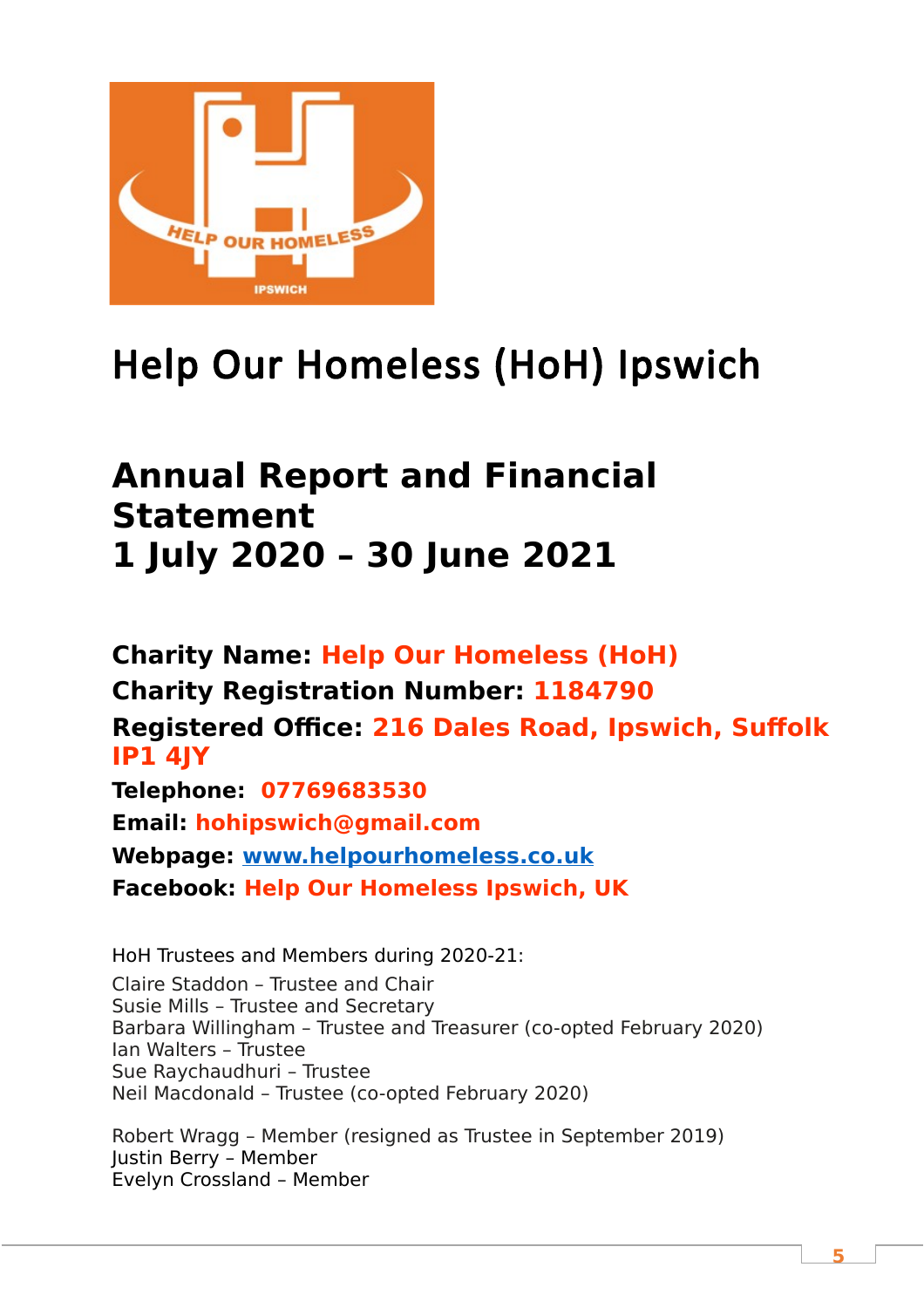Jonathan Dickson – Member Angie Norris – Member Martin Pender – Member **Introduction**

Help Our Homeless (HoH) Ipswich was registered as a charity in July 2019 and this Annual Report by HoH Trustees is ending 30 June 2021. Prior to this, HoH already existed as a Steering Group since 2016 working with various partner agencies on homeless issues in Ipswich.

Most of our current members and trustees have been part of this Steering Group and continues to work in partnership to fulfil the charity's purpose - to ensure that there is a co-ordinated and effective approach to all aspects of the public facing campaign and reduce the impact of begging within Ipswich in order to change the lives of homeless people, rough sleepers and people at risk of homelessness.

HoH joins local agencies (statutory and voluntary) under a single, recognised logo, promoting a clear educational message to the people of Ipswich and offers alternative, viable methods of giving, to reduce the numbers of people begging in the town.

HoH campaigns to promote and share with the people of Ipswich, the help available for people who are rough sleeping, homeless or at risk of becoming homeless. We aim to encourage people to give to agencies (rather than individuals begging in the town) that offer advice and support in order to reduce rough sleeping and homelessness in Ipswich.

The key priorities for HoH is to:

- $\checkmark$  Educate and promote responsible giving by members of the public within the town of Ipswich and the surrounding area using a positive message.
- $\checkmark$  Reduce the impact of begging within Ipswich without criminalising individuals, in order to change a detrimental lifestyle of poverty and marginalisation.
- $\checkmark$  Encourage genuine rough sleepers and homeless people and people at risk of homelessness in Ipswich and the surrounding area to engage with the numerous agencies that are available to help and support them.

The Trustees continue to refer to the guidance contained in the Charity Commission's general guidance on public benefit when reviewing the charity's aims and objectives and how planned activities will contribute to all future aims and objectives that have been set for the forthcoming year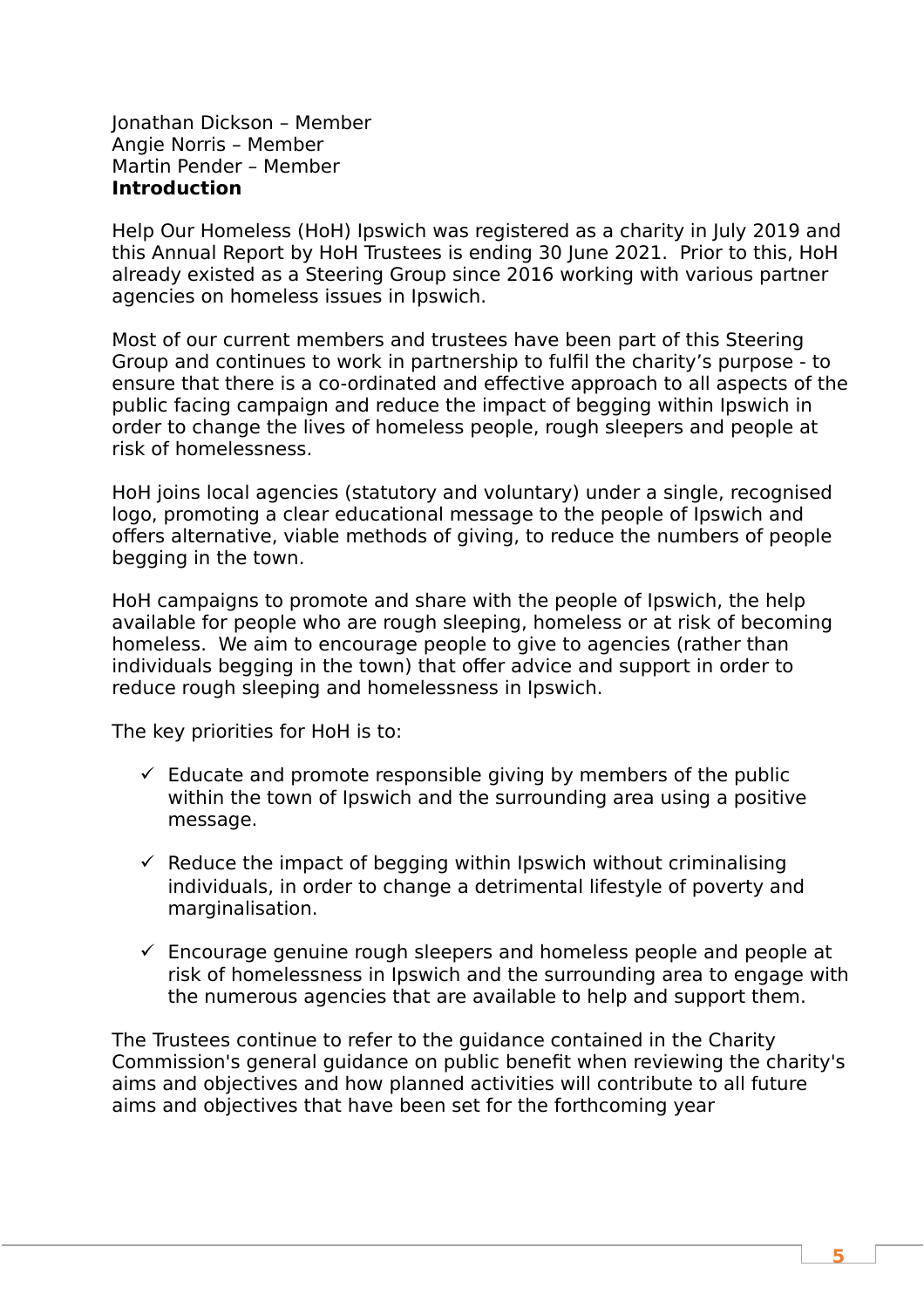All HoH Trustees attend quarterly Board meetings but can also attend monthly operational meetings which are optional, with compulsory attendances at quarterly meetings and at yearly AGMs.

Trustees are responsible for the strategic direction of the charity and all policy and procedures are followed with due diligence as per Charity Commission guidance. The agenda and minutes record discussions of HoH Beneficiary form and procedure, grant making policy, HoH member beneficiary agreement, monthly financial income and expenditure as well as future campaigning and PR issues.

#### **Successes and Achievements**

Through our collection points distributed at over 20 retail sites in Ipswich town centre – these are detailed on our website as well as on our Facebook page. Since the onset of the original campaign HOH has managed to divert over £7k of donations that would have been gifted to individuals who are begging in the street to directly support the most vulnerable in Ipswich.

Just prior to the first lockdown we launched a contactless donation point in partnership with another local Charity, Emmaus Suffolk. Sharing the costs of this technology over 2 years and splitting the income from one of the towns shopping centres. Unfortunately this coincided with the first Covid-19 lock down.

Despite Covid-19 bringing most activities to a halt, HoH has been able to support rough sleepers with mobile phones to enable them to keep in touch with agencies. Most support agencies, statutory and voluntary are delivering a "contact by phone" support service and a mobiles phone is an integral part of communication for this group of people. Some clients who had managed to lose their phones - this has not prevented another phone being issued.

Our funding gave emergency support in a tangible and practical way. From Mobile phones, toiletries and clothing to paying for a new passport, our interventions are wide and as varied as the clients our partners work with. Grants awarded focused our funding to enable partnership organisations the opportunity to support vulnerable individuals with simple, effective interventions that have made a real difference.

### **Partners and Beneficiaries**

We have worked directly with major partners involved in the homelessness continuum in Ipswich including:

- ❖ Ipswich Borough Council
- ❖ Selig (Ipswich Winter Night Shelter)
- ❖ Chapman Centre (IHAG)
- Cavendish Lodge Emergency Hostel
- ❖ Anglia Care Trust
- ❖ Salvation Army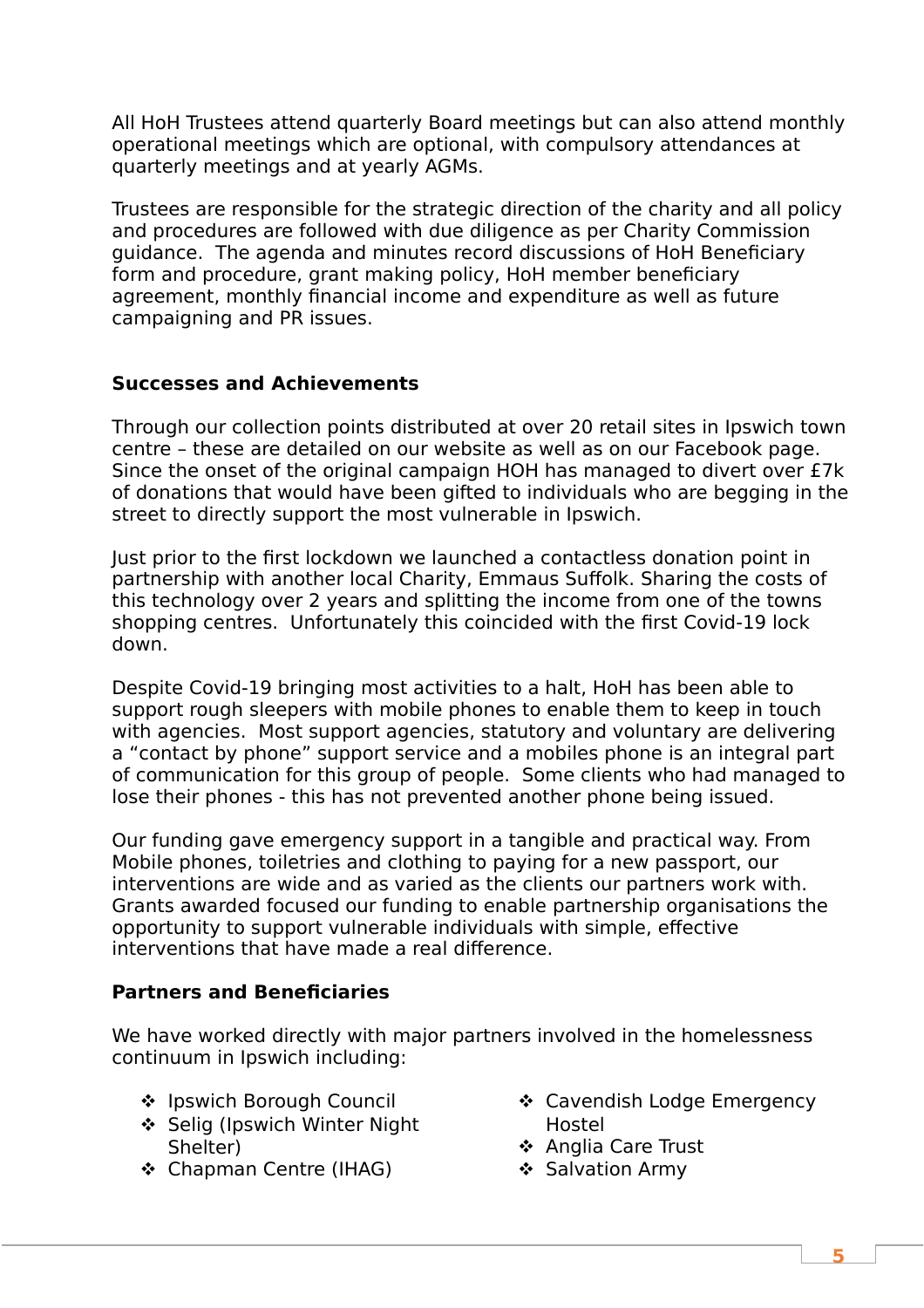◆ Money Advice Service (IHAG) → ト Emmaus Suffolk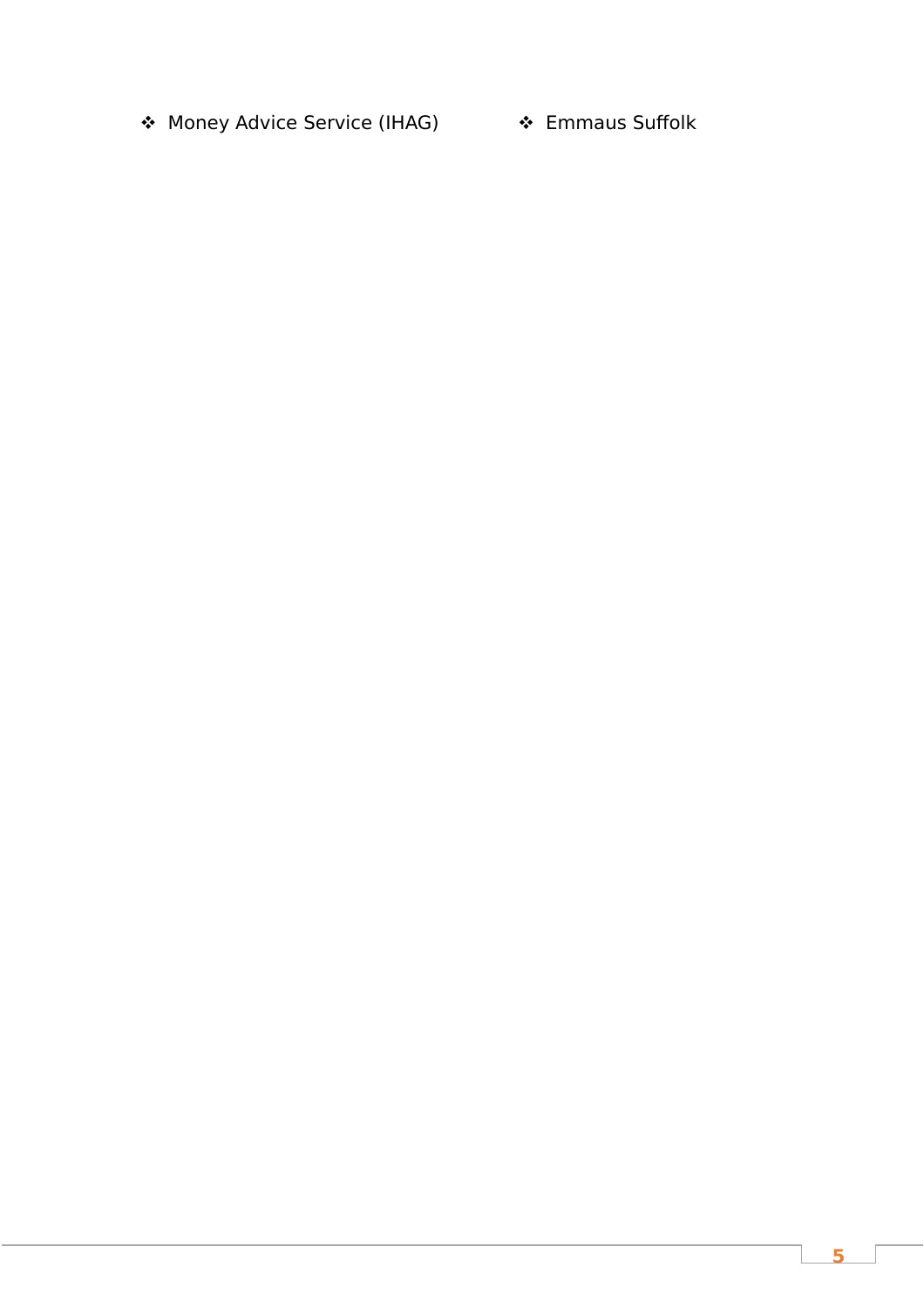We would like to thank the following:

- Pootle and Pog with the designs and artwork in some of our promotional materials
- We are immensely grateful to our Facebook volunteer who diligently updates all the posts
- Ipswich Building Society for our banking services
- Thank you very much to all the members of the public and to our donors – your continued support will enable us to carry on the good work.

#### **Approved by the HoH Board of Trustees on 03rd November 2021 and signed on its behalf by Claire Staddon, Chair of Trustees.**

Signature \_\_\_\_\_Claire Staddon\_\_\_\_\_\_\_\_\_\_

Date \_\_\_\_\_\_\_03 November 2021